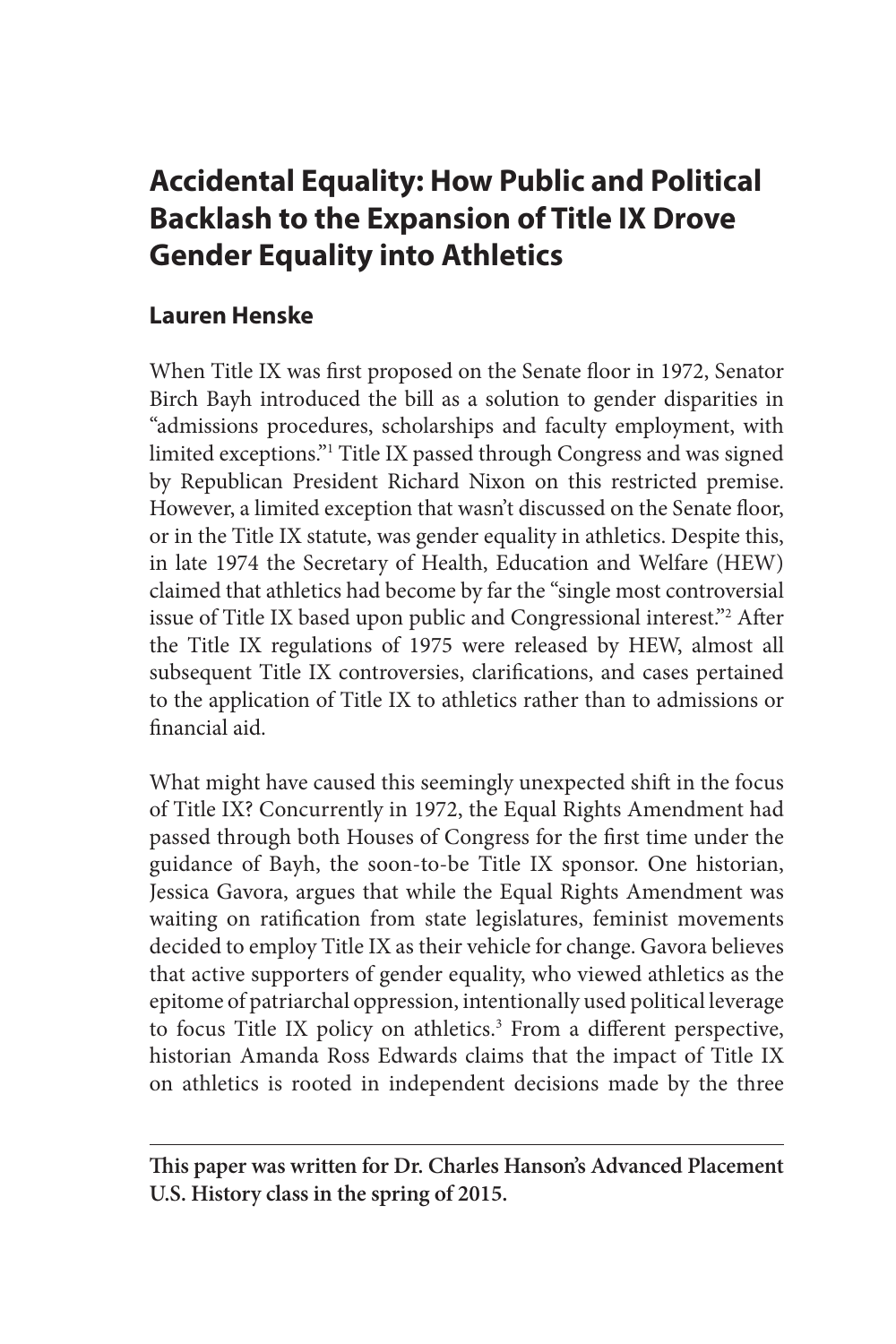branches of government, which accumulated to create an initially unintentional precedent of how the government should mandate gender equality in athletics.4

However, the most logical explanation of Title IX's shift of focus rests in three instances where Congress and HEW responded to public and political backlash against the application of Title IX to athletics by explicitly expanding the scope of Title IX in that area. First, before the preliminary regulations were released, Senator John Tower proposed an amendment exempting athletics from Title IX. Second, once the final regulations were released, HEW received many complaints about the possible requirement of equal aggregate expenditures between men and women's athletic programs. Finally, President Reagan tried to take advantage of the regulations' ambiguity by pressuring the Supreme Court to set a precedent of program-specific Title IX application. Congress and HEW successfully responded to this resistance by expanding the effects of Title IX beyond what they were prior to these challenges.

### **Feminists Take Action**

One theory is that feminist movements influenced government decisions to expand the breadth of Title IX in an effort to break down the long-standing patriarchy in athletic programs. The Women's Equity Action League (WEAL), founded in 1968, wrote the Women's Educational Equity Act (WEEA) and convinced Senator Patsy T. Mink to propose it to Congress.<sup>5</sup> Consequently, feminists were indirectly responsible for the passage of the WEEA in 1974. The bill gave the Secretary of HEW the power to give financial grants to activities designed to provide educational equality for women. Feminists indirectly opened the door for HEW to withhold federal funding from institutions not in compliance with Title IX, providing incentive for universities to comply with HEW's Title IX athletic regulations in the future.

The WEEA statute planted the seed for athletics being included in educational opportunity, setting it within the scope of Title IX as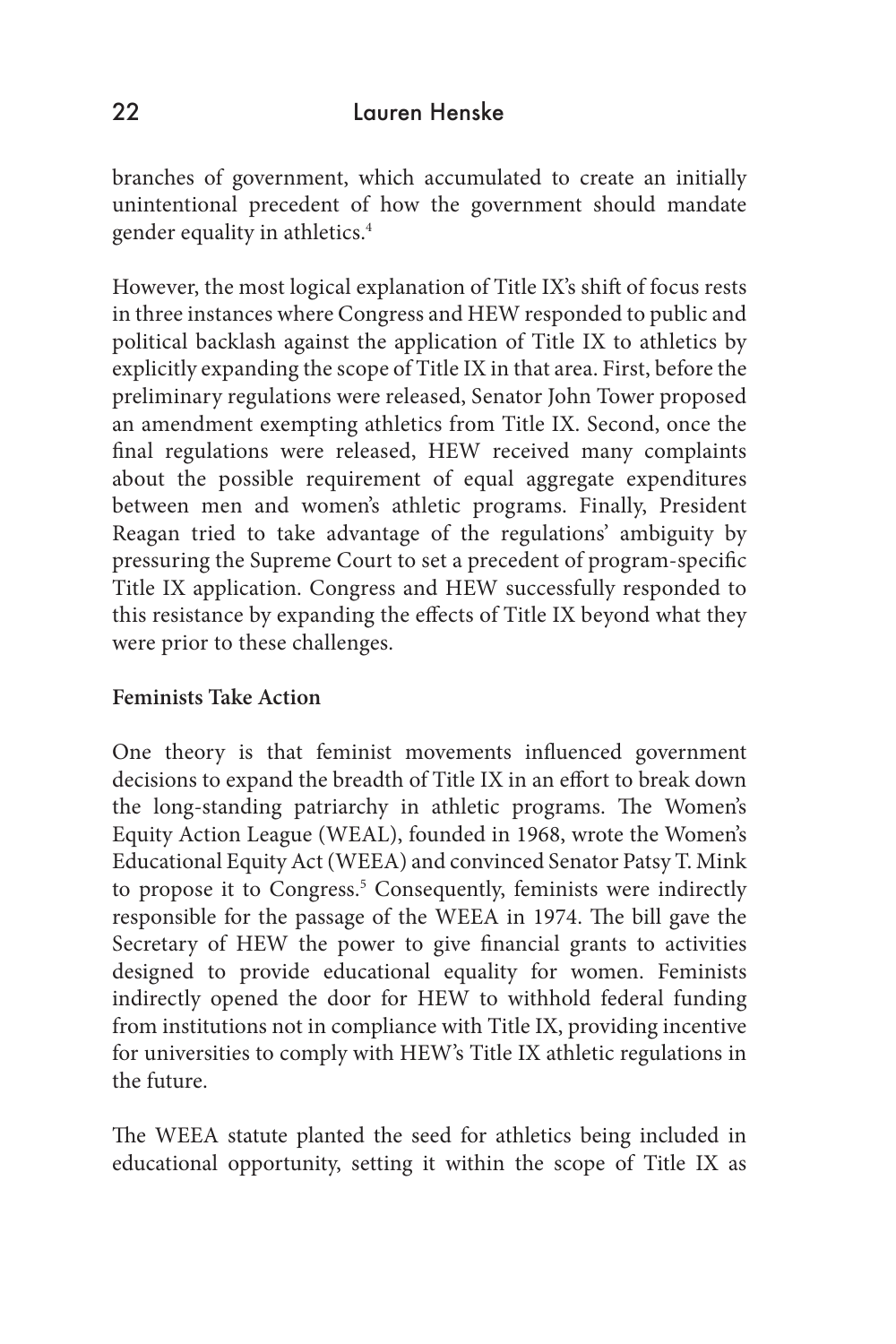established in the Title IX statute and on the Senate floor. Senator Walter Mondale introduced the WEEA as a "logical complement to Title IX" because it would provide funding to relieve existing gender inequities in education.6 The WEEA of 1974 statute states that the funds should be given to programs that promote gender equality in "vocational education, career education, [and] physical education."7 Although vocational and career education parallel the expressed goals of Title IX, the feminists from the WEAL also included physical education in the statute. In the context of educational equity, a broad interpretation of physical education would encompass athletic programs at educational institutions, providing evidence that the WEAL indirectly opened the door for Title IX to be applied to athletics.

Additionally, the involvement of feminist and tennis superstar Billie Jean King with the WEEA hearings shined a light on athletics as a source of gender inequality in public schools, and propagandized the benefit of athletics for women. She testified that HEW should use educational expenditures as the vehicle for gender equality in athletics.<sup>8</sup> A few months before her testimony, Billie Jean King triumphed over Bobby Riggs in a tennis match nicknamed "The Battle of the Sexes." The match was then one of the most publicized tennis matches of the twentieth century. As a result, one senator even mentioned the victory while questioning her during her testimony, and there were national news stories written on the hearings.<sup>9</sup> Her star power exemplified to senators the possibilities of gender equality in athletics and focused their attention on the lack of federal funding given to it. It is possible that Congress later redefined their initial intentions for Title IX when faced with backlash because feminists swayed their attention to gender disparities in athletics.

But the leverage of feminist interest groups on Title IX application through the WEEA was not the primary cause of Title IX's impact on athletics. Other pieces of legislation and decisions of Congress and HEW came into play. It was the opposition, not the supporters, of the expansion of Title IX that ultimately caused Congress and HEW to widen the bill's scope to athletics.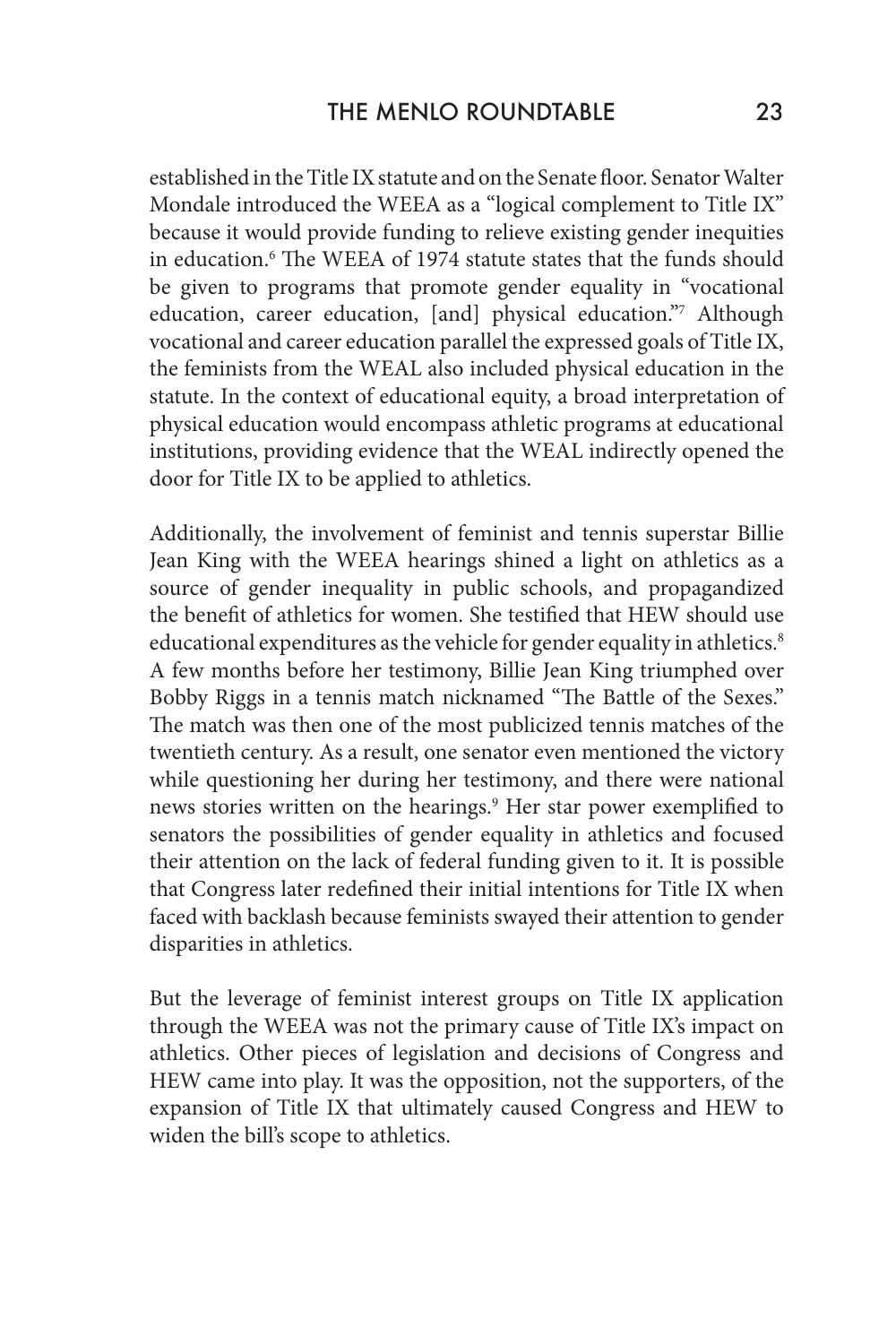### **Let's Keep Athletics Out of This**

Title IX's expansion to athletics was actually in part caused by a failed legislative reaction to rumors that sports were going to be included in the preliminary Title IX regulations. Before the regulations were released, Senator John Tower proposed an amendment to exclude all sports from Title IX but modified his amendment on the Senate floor, right before proposing the bill, to instead exclude only revenue-producing sports.10 This caused Congress to categorize the Tower Amendment as being in direct opposition to expanding gender equality, rather than consider it under its proposed goal to help women's sports. While introducing his amendment on the Senate Floor, Tower insisted "upon [a] detailed investigation" and he "did not believe that Congress intended Title IX to extend to intercollegiate athletics."<sup>11</sup> By challenging congressional intent, Tower encouraged Congress to clarify the objectives of Title IX. The questionable motives and unseemly confrontations of legislative opposition caused Congress to directly confront efforts attempting to limit the impact that Title IX had on gender equality.

Because Tower prompted Congress to redefine how Title IX would affect athletics, Congress required HEW to include an explicit athletics section in the Title IX regulations. The Javits Amendment replaced the Tower Amendment in subsequent conference committees. The Javits Amendment required that HEW release the Title IX regulations within a month and that they include "reasonable provisions considering the nature of particular sports."12 Before Tower proposed his amendment, there were only rumors of Title IX potentially encompassing athletics. Because the Tower Amendment confronted the intent of Congress head on, Congress definitively encompassed athletics within the scope of Title IX through the 1975 Title IX regulations.<sup>13</sup>

#### **But We Don't Want to Pay**

Although the Tower Amendment led to athletics being included in the regulations, backlash to the later 1975 Title IX regulations resulted in a policy interpretation that heightened Title IX's effects on women's athletics.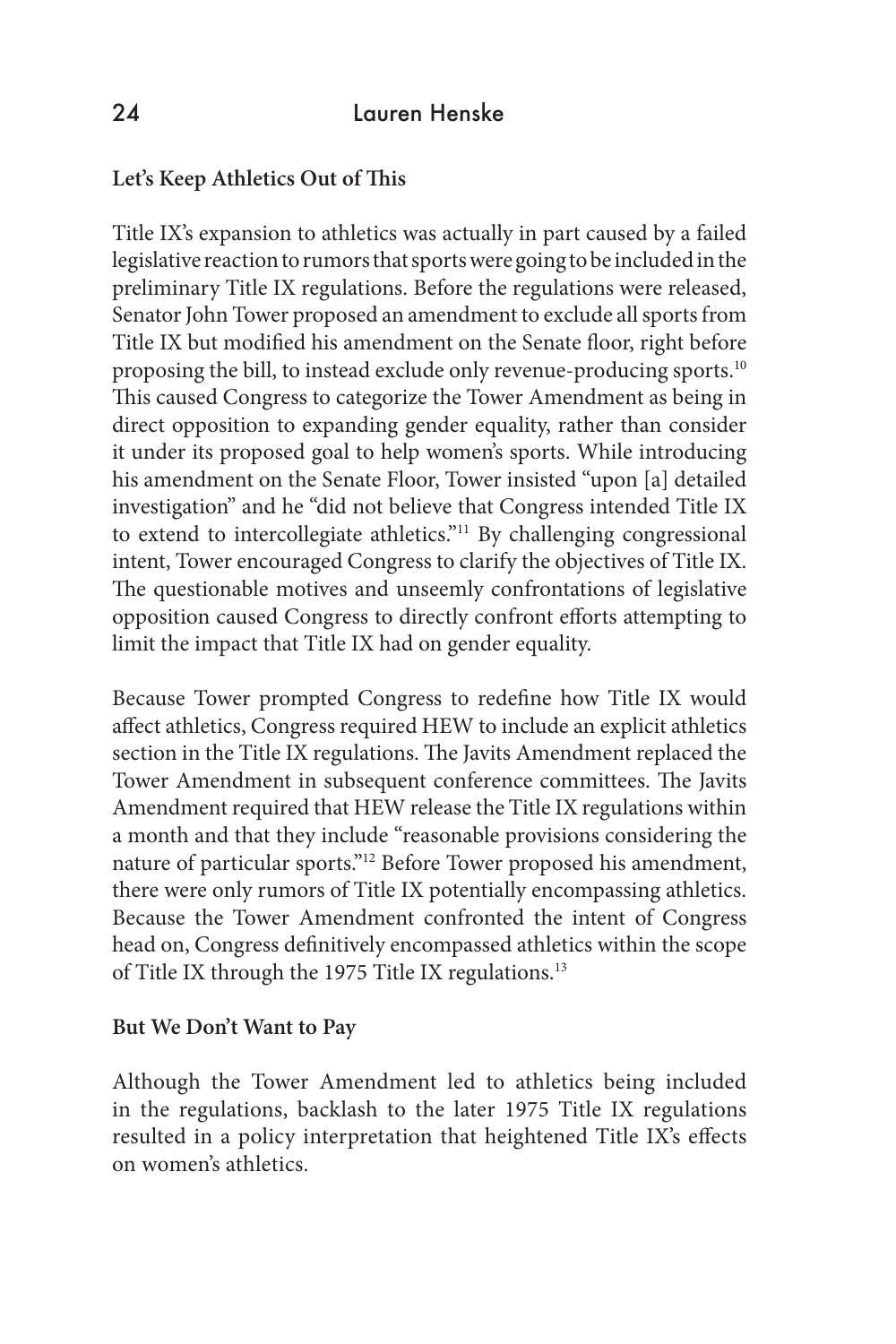Because the Title IX regulations were vague, coaches and educational administrators had no clear strategy for Title IX implementation. Although the 1975 regulation states that unequal aggregate expenditures "will not constitute noncompliance" with the athletics portion of Title IX regulations, it also states that the failure to have equal expenditures will be considered when assessing compliance.<sup>14</sup> This ambiguity exemplifies how the regulations were insufficiently clear as the only existing guidelines for Title IX implementation. When HEW released their preliminary draft of 1979 Policy Interpretation, they clarified that if "average per capita expenditures" for male and female athletes were equal or if "benefits were comparable," then the university would be found in compliance with Title IX.15 Some coaches complained that this standard of compliance was unfair, because many colleges couldn't afford a new split in aggregate expenditures or benefits.<sup>16</sup>

The complaints of coaches and administrators caused HEW to respond by reissuing the policy interpretation of 1979 in a finalized version. The new policy interpretation set higher standards for Title IX compliance. Because public comments reflected a misunderstanding of the tests of compliance, HEW got rid of the equal expenditures standard.17 They replaced the requirement of equal expenditures with a prescriptive list of specific aspects of how men and women's athletic programs would be directly compared, such as the modes of transportation or the qualifications of the tutors hired for athletes.<sup>18</sup> These new standards rendered made it difficult for athletic programs to manipulate budget reports to pretend to be in Title IX compliance ineffective. The complaints of college coaches about the possibility of equal expenditures resulted in compliance standards that further forced institutions to legitimately increase gender equality in athletics, not just manipulate budget reports to pass through compliance investigations.

#### **Overriding the Unwritten Precedent**

Although the Tower Amendment and public backlash led to clarifications on the expanding scope of Title IX, there was still an unwritten precedent that had been previously undisputed by the three presidential administrations since Title IX was passed. There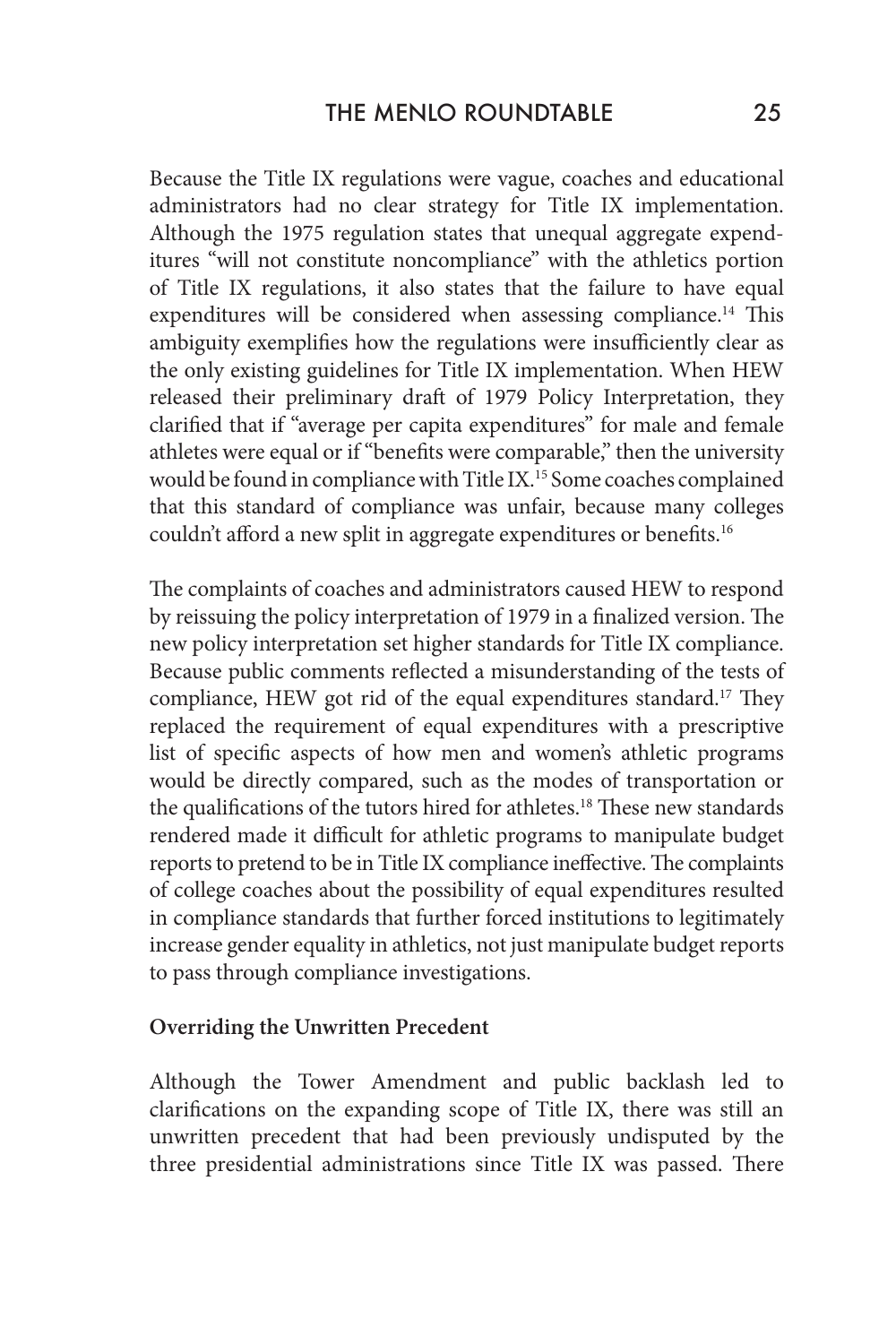### 26 Lauren Henske

was tacit agreement between the three branches of government with regards to a broad application interpretation of Title IX, meaning that if any aspect of an education institution received federal funding, all entities of that institution were subject to federal regulation. However, when conservative Ronald Reagan was inaugurated in 1981, his administration announced that federal regulations to eliminate gender discrimination in intercollegiate sports would be reviewed.19 He took advantage of the fact that while this was a de facto precedent, it had not been codified into law, and tried to use the Supreme Court to create his own legal standard to establish a program-specific interpretation of Title IX.

President Reagan spread his laissez-faire ideals into the Supreme Court, leading to the conservative verdict of Grove City v. Bell, limiting the scope of Title IX. In 1974, Grove City College in Pennsylvania refused to sign an "assurance of compliance" form promising to abide by Title IX, because the administration did not want to inadvertently become subject to all federal regulation, not just Title IX, by signing an "assurance of compliance" with any kind of federal regulation. HEW claimed Grove City was already subject to federal regulation and therefore must sign the "assurance of compliance" because the college received indirect federal funding through Pell Grants, which are government-issued financial aid given to individual students.<sup>20</sup> The Grove City v. Bell case eventually reached the Supreme Court in 1983, where Deputy Solicitor General Paul M. Bator told the Supreme Court that the Reagan administration supported a program-specific reading of Title IX where it would apply on the financial aid department.<sup>21</sup> In 1984, the Supreme Court ruled that Pell Grants made the Grove City Financial Aid Department, and no other entities of the institution, subject to Title IX. This decision overrode the broad-application interpretation that the three previous administrations had supported but had never constructed into law. As a result, the Grove City v. Bell decision ironed out the previously vague legal mandates on how to implement Title IX in athletic programs that received indirect federal funding. Most college-level athletic programs did not receive direct federal funding. As a result, both the Department of Education and the courts dropped almost all of their complaints about gender disparities in athletics.<sup>22</sup>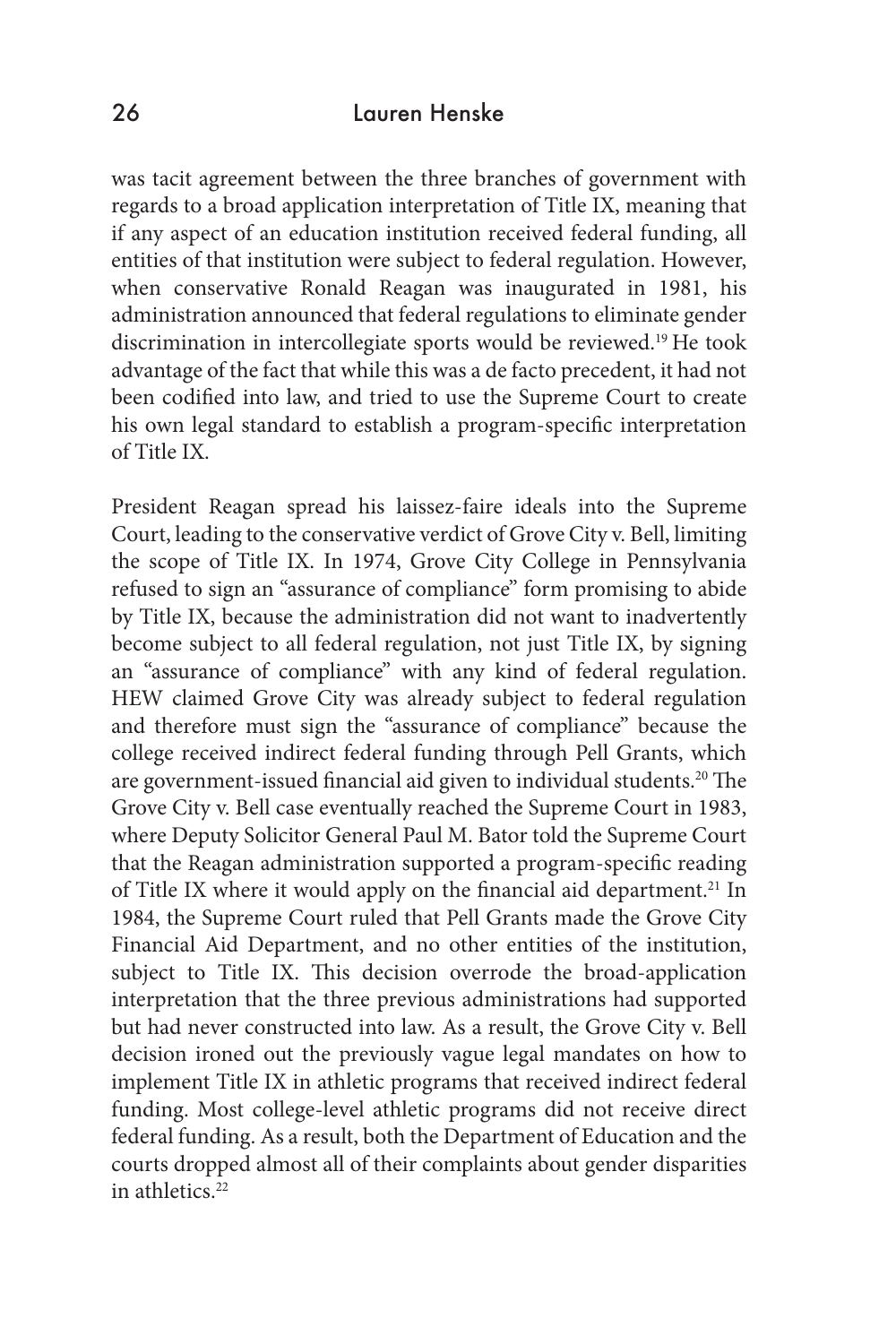Congress responded to the Grove City v. Bell decision by passing the Civil Rights Restoration Act in 1987, which explained that Title IX had a broad application to all aspects of an institution. The broad application standard specified that a recipient of federal funding must obey civil rights laws in all areas of the recipient, not just the one program receiving direct funding. This bill, dubbed the Grove City Bill, overturned the precedent set by the Grove City v. Bell decision. Reagan vetoed the bill in the first presidential veto of a civil rights bill since Andrew Johnson vetoed the Civil Rights Act of 1866. Reagan opposed "governmental interference and control" and as a result proposed a new bill called the Civil Rights Protection Act, which validated the Grove City v. Bell decision to mandate the program-specific scope of Title IX.23 Despite this executive opposition, Congress overrode the veto and passed the bill. By attempting to limit the expansion of federal power, the conservative Executive Branch unintentionally created the opportunity for the liberal congress to pass the Civil Rights Restoration Act. This bill confirmed the expanding scope of Title IX by eliminating the potential exemption of athletic programs that didn't receive direct federal funding.

#### **Unintended Consequences**

The far-reaching ramifications Title IX had on women in athletics were the unintentional result of public and political resistance. Direct opposition included the Tower Amendment, public complaints about standards of compliance, and the Grove City v. Bell decision. Because Congress and HEW issued legislation and clarifications in response to this resistance that expanded the parameters of Title IX application to athletics, opposition inadvertently instigated the expansion of Title IX to athletics.

Similarly, Representative Howard Smith of Virginia unintentionally initiated gender equality by amending the Civil Rights Act of 1964 to include the prohibition of discrimination against women. He did not believe in the possibilities for gender equality and only advocated for it in effort to garner more resistance for the Civil Rights Act of 1964 because it also outlawed racial discrimination. Smith believed that gender equality was such a ridiculous proposition that it would cause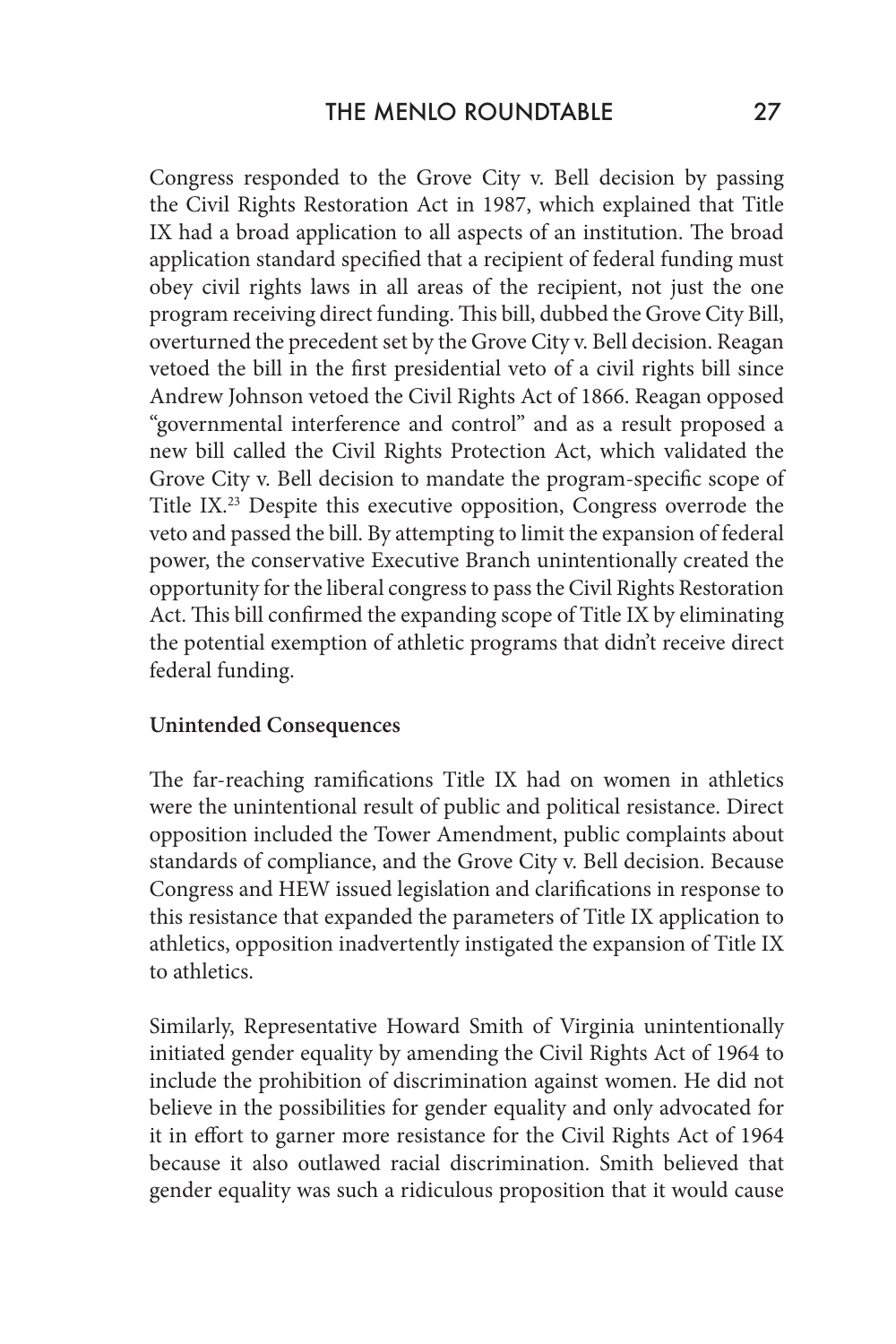# 28 Lauren Henske

the Civil Rights Act of 1964 to fail. Despite the fact that the United States had no equal rights amendment, Smith inadvertently set a new legislative precedent that women could not be discriminated against.

For both the Civil Rights Act of 1964 and Title IX, the contradiction between the motivation behind the opposition and the resulting increased gender equality from disapproving efforts supports the APUSH maxim: results do not equal the evidence of one's intentions. The modern conception of the idealized female athlete, empowered by Title IX, is in part the indirect result of poorly executed opposition rather than the sought after reward for feminists overpowering the patriarchy.  $\bullet$ 

### **Notes**

1. Cong. Rec. 5803-06 (Feb. 28, 1972) (statement of Sen. Birch Bayh).

2. Amanda Ross Edwards, "Why Sport? The Development of Sport as a Policy Issue in Title IX of the Education Amendments of 1972," *The Journal of Policy History* 22, no. 3 (2010): 310. Amanda Ross Edwards received her Ph.D. from the University of Connecticut in 2002 and is a currently a professor of public policy and American politics at North Carolina State University.

3. Jessica Gavora, *Tilting the Playing Field: Schools, Sports, Sex and Title IX* (San Francisco, CA: Encounter Books, 2002), 4, 6. Jessica Gavora is a former senior policy advisor for the United States Department of Justice and received her masters in American foreign policy and international economics from Johns Hopkins University.

4. Edwards, "Why Sport? The Development," 302.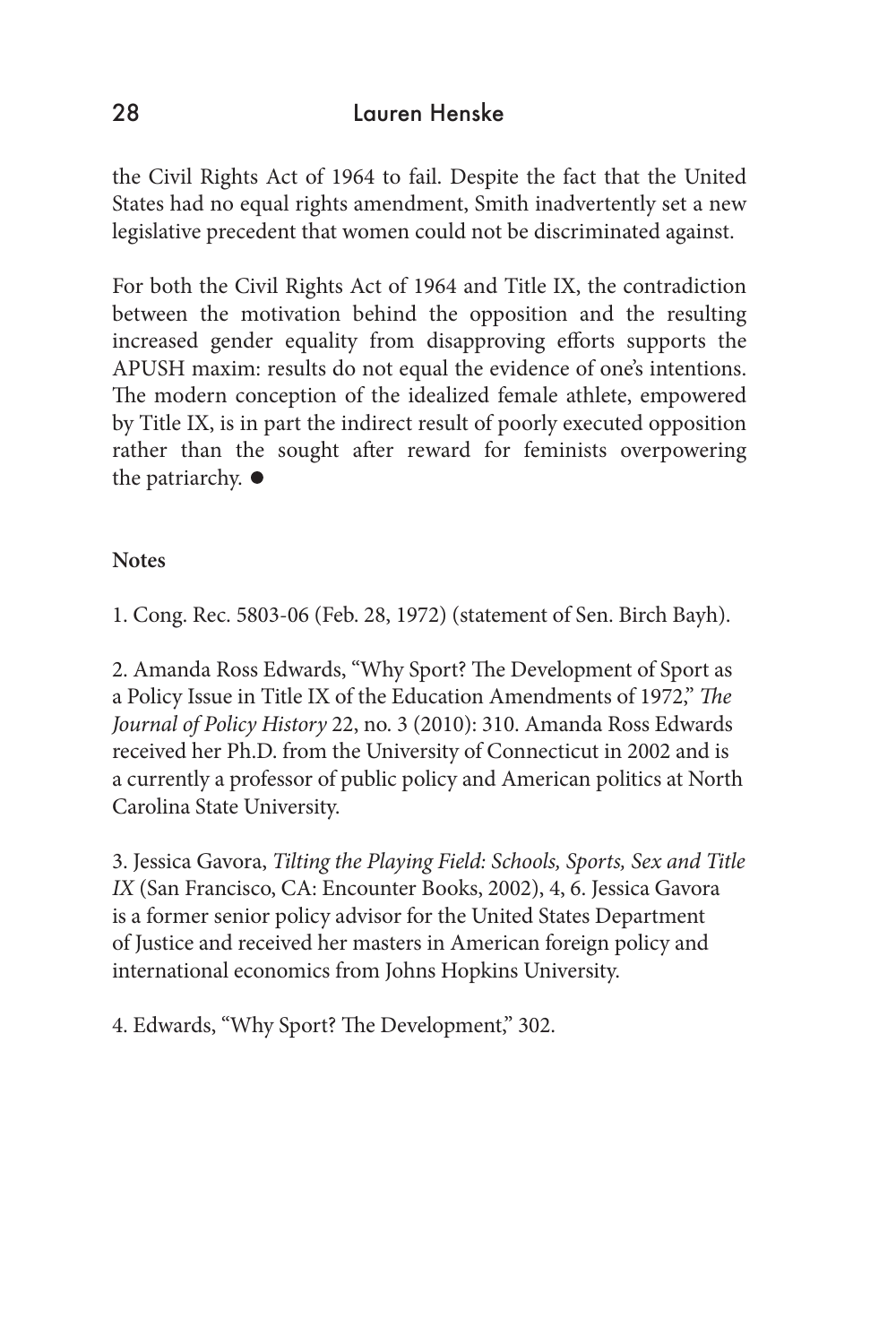# THE MENLO ROUNDTABLE 29

5. Andrew Fishel and Janice Pottker, *National Politics and Sex Discrimination in Education* (Lexington, MA: Lexington Books, 1977), 68-71. Andrew Fishel was a policy analyst in the HEW secretary's office and has his doctorate in American politics and education from Columbia University. Janice Pottker was conducting a project funded under the WEEA for US Office of Education. She has her Ph.D. in sociology and education from Columbia University.

6. Edwards, "Why Sport? The Development," 316.

7. Women's Educational Equity, Pub. L. No. 93-380, § 408, Stat. (1974).

8. *Women's Educational Equity Act: Hearings on S. 2518 Before the*  Committee on Labor and Public Welfare, 93<sup>d</sup> Cong., 1<sup>st</sup> Sess. 76-85 (1973) (statement of Billie Jean King).

9. Ibid.; Fishel and Pottker, *National Politics and Sex Discrimination*, 76.

10. Cong. Rec. 15322-23 (May 20, 1974) (statement of Sen. John Tower).

11. Ibid.

12. Provisions Relating to Sex Discrimination, Pub. L. No. 93-380, § 844, Stat. (1974).

13. Department of Health, Education and Welfare, General Administration, 40 Fed. Reg. (June 4, 1975) (to be codified at 45 C.F.R.).

14. Ibid.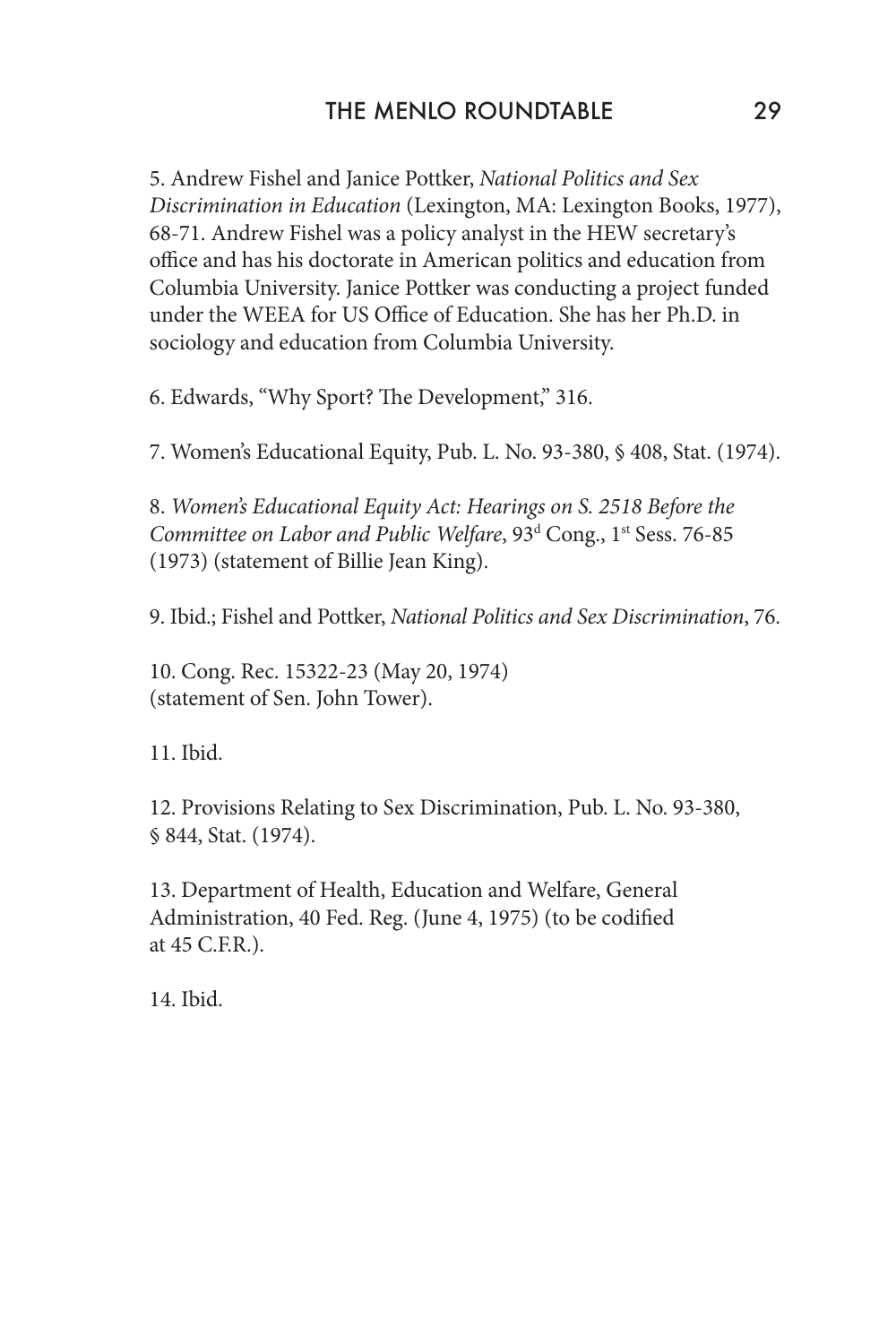15. A Policy Interpretation: Title IX and Intercollegiate Athletics, 44 Fed. Reg. (Dec. 11, 1979) (to be codified at 45 C.F.R. pt. 26).

16. "Colleges Mystified by Title IX Fund Rules," *The New York Times*, December 15, 1978.

17. A Policy Interpretation: Title IX and Intercollegiate Athletics, 44 Fed. Reg. (Dec. 11, 1979) (to be codified at 45 C.F.R. pt. 26).

18. Ibid.

19. "Review of Title IX Is No Surprise," *The New York Times*, August 15, 1981.

20. David M. Lascell, "Grove City College v. Bell: What the Case Means Today," *The Grove City College Journal of Law and Public Policy* 1, no. 1 (2010): 2. David Lascell received his bachelor of laws from Cornell University and received honorary Doctor of Laws degree from Grove City College

21. Linda Greenhouse, "High Court Backs Reagan's Position on Sex Bias Law," *The New York Times*, February 29, 1984.

22. Nancy Hogshead-Makar and Andrew Zimbalist, eds., *Equal Play: Title IX and Social Change* (Philadelphia, PA: Temple University Press, 2007), 101. Nancy Hogshead-Makar is a professor at the Florida Coastal School of Law, a gold medalist Olympian, and a former expert witness in Title IX cases. Andrew Zimbalist received his Ph.D. in Economics from Harvard University and currently teaches Economics at Smith College.

23. Ronald Reagan, "Message to the Senate Returning Without Approval the Civil Rights Restoration Act of 1987 and Transmitting Alternative Legislation," March 16, 1988.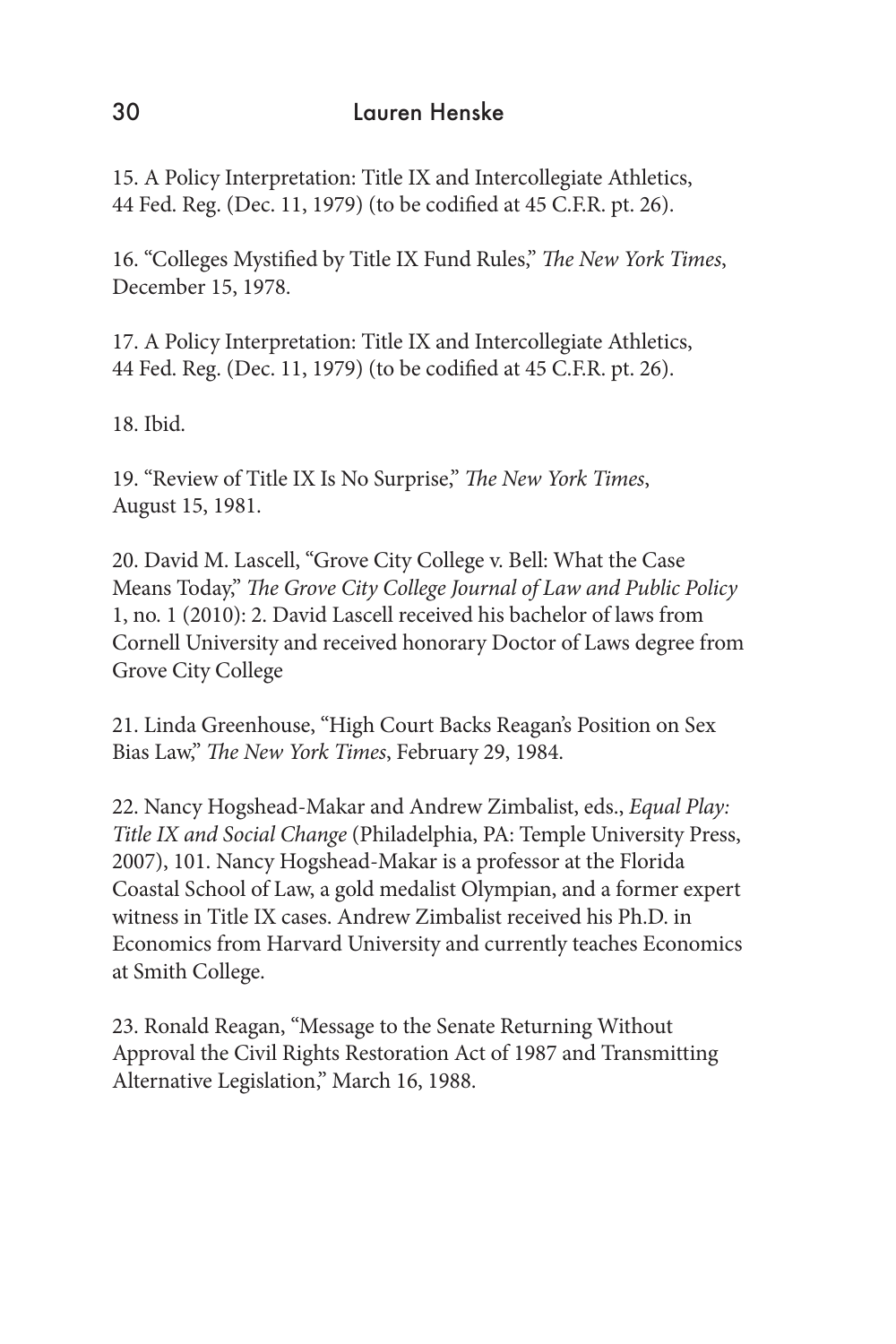# THE MENLO ROUNDTABLE 31

#### **Bibliography**

#### *Primary Sources*

A Policy Interpretation: Title IX and Intercollegiate Athletics, 44 Fed. Reg. (Dec. 11, 1979) (to be codified at 45 C.F.R. pt. 26).

Cong. Rec. 15322-23 (May 20, 1974) (statement of Sen. John Tower).

*The Dallas Morning News* (Dallas, TX). "Coalition Blasts HEW on Title IX." July 11, 1979.

Department of Health, Education and Welfare, General Administration, 40 Fed. Reg. (June 4, 1975) (to be codified at 45 C.F.R.).

Greenhouse, Linda. "High Courts Backs Reagan's Position on Sex Bias Law." *The New York Times* (New York City, NY), February 29, 1984.

Prohibition of Sex Discrimination, 9 U.S.C. § 901 (1972).

Provisions Relating to Sex Discrimination, Pub. L. No. 93-380, § 844, Stat. (1974).

Reagan, Ronald. "Message to the Senate Returning Without Approval the Civil Rights Restoration Act of 1987 and Transmitting Alternative Legislation," March 16, 1988.

"Review of Title IX Is No Surprise." *The New York Times*, August 15, 1981.

*S.2106 to Amend Title IX of the Education Amendments of 1972: Hearings Before the Comm. of Labor and Public Welfare*, 94<sup>th</sup> Cong., 1<sup>st</sup> Sess. 46-49 (1975) (statement of Sen. Birch Bayh).